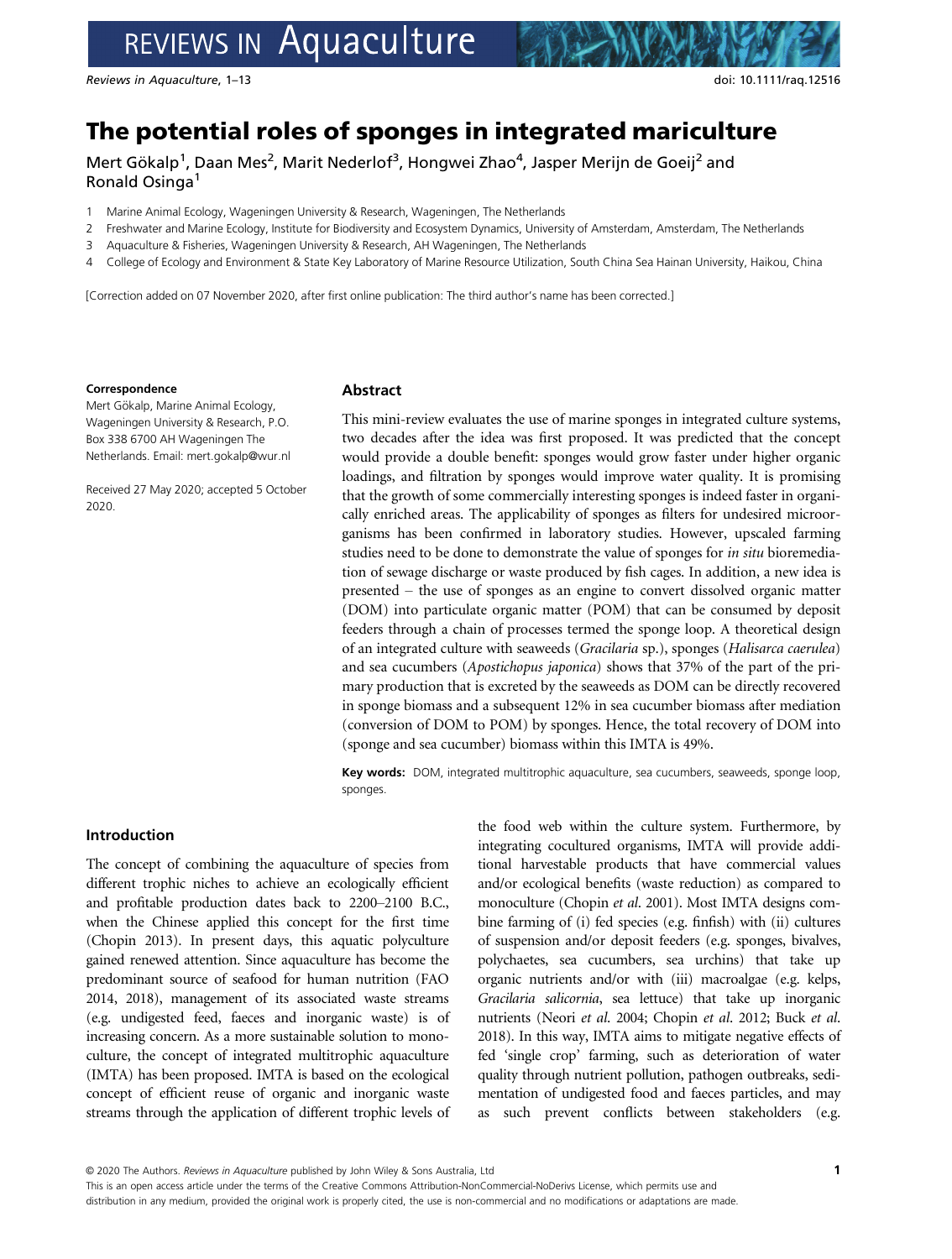aquaculture businesses, tourist industry, nature conservation organizations, water quality boards) (Naylor et al. 2000). Thus, the sustainability, productivity, profitability and resilience of aquaculture systems are increased by applying the environmental-friendly, product-diversified and socially beneficial concept of integrated farming (Buschmann et al. 2001; Troell et al. 2003; Chopin et al. 2012).

In 1998, Pronzato and co-workers were the first to consider including sponges (phylum Porifera) as an extractive component in IMTA (Pronzato et al. 1998). Sponges are ubiquitous benthic marine and freshwater animals that can extract a large amount of waterborne organic substances from extensive amounts of water through very fast and efficient filter–feeding (Weisz et al. 2008). The sponge is comprised of a maze of channels and chambers harbouring specialized cells that function in transport of water and efficiently retain a large variety of suspended particles (Reiswig 1971a,b; 1974; Riisgård *et al.* 1993; Vogel 1977), including (pathogenic) bacteria (Zhang et al. 2010; Longo et al. 2010) and viruses (Hadas et al. 2006; Welsh et al. 2020). In addition to the capturing of organic particles, sponges also bioaccumulate environmental pollutants, such as surfactants (Pérez et al. 2002), polychlorinated biphenyls (PCBs; Pérez et al. 2003) and heavy metals (Patel et al. 1985; Olesen & Weeks 1994; Hansen et al. 1995; Müller et al. 1999; Philp 1999; Pérez et al. 2005; Cebrian et al. 2007). Since these types of pollutants are not commonly associated with aquaculture, we will not discuss this feature of sponges in the current review. The use of sponges to absorb antibiotics from seawater may be of interest to aquaculture, since the use and release of antibiotics in aquaculture is an issue of growing concern (Cabello et al., 2013) . However, no data exist to date on the potential of sponges to bioaccumulate this type of compound.

The efficient filtering of organic particles by sponges coupled with their ability to produce commercially interesting bioproducts, such as biomedical agents, biosilica, biosintering and collagen (Pomponi 1999, 2001; Sipkema et al. 2005; Schröder et al. 2007; Müller et al. 2009; Gokalp et al. 2019), has raised interest in the inclusion of these animals in IMTA applications. Sea-based aquaculture of sponges has successfully been studied for multiple purposes (reviewed by Duckworth 2009; Schippers et al. 2012), showing that inclusion of this technique in IMTA systems is nowadays technically feasible (see for example Fig. 1). Nevertheless, sponge farming is a complex process with 235 years of research history (Moore 1910; Duckworth 2009), with many unknowns remaining and with sometimes conflicting results (e.g. about farming protocols, effects of generations, etc.). Examples of commercial application of sponge farming are still scarce (Duckworth 2009), and the inclusion of sponges as an element in IMTA is still at its infancy.

Within the last two decades, evidence has accumulated that the organic diet of many sponges mostly consists of



Figure 1 (a) A specimen of Chondrosia reniformis (Nardo, 1847) dropping from the ceiling of a rock crevice in order to reach and grow over a new ground. This species is of commercial interest because it is a rich sourceof collagen with biomedical potential (Fassini et al. 2017; Gokalp et al. 2019, 2020). (b) Divers cleaning the sponge lanterns designed for IMTA – C. reniformis was subjected to a wide range of mariculture applications and IMTA applications due to its collagen-rich cortex and common appearances throughout the Mediterranean coastline.

dissolved organic matter (DOM), operationally defined by all organic matter passing through a 'fine' filter, typically 0.2–0.7 µm (Benner 2002), whereas uptake of particulate organic matter (POM) only represents a minor proportion of total organic intake (see review by de Goeij et al. 2017). As DOM is not bioavailable as food source to most other heterotrophic organisms, DOM feeding by sponges provides an additional benefit to their application as extractive IMTA component. Fed aquaculture by itself results in production of DOM (Wang et al. 2013) and DOM production is substantially increased when seaweeds are included as IMTA components. Seaweeds and other marine algae release part of their photosynthetic products (sometimes more than 50%) into the surrounding seawater as DOM (Khailov & Burlakova 1969; Haas et al. 2011). Hence, a substantial proportion of the primary production of an in situ seaweed aquaculture is lost into the environment as DOM, where it may fuel bacteria, including pathogenic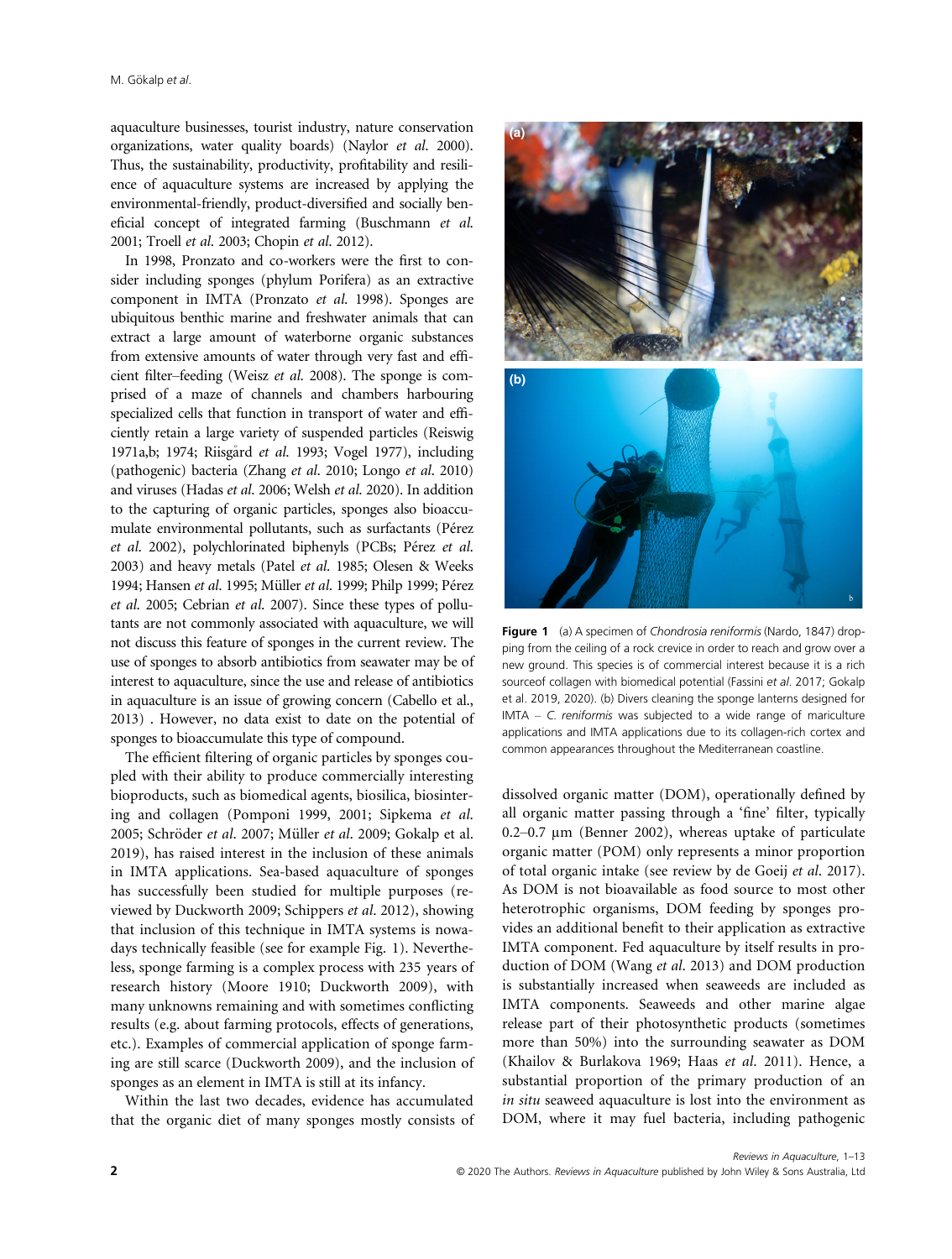microbes. This, in turn, may add to the proposed 'microbialization' of marine ecosystems (Haas et al. 2016). Sponges may potentially buffer against microbialization (de Goeij et al. 2017) and use DOM. In an IMTA setting, these features of sponges can be beneficial to reduce organic pollution and to increase their own productivity within the integrated aquafarm. Sponges do not only take up DOM, but can efficiently return the resources stored in DOM into the benthic food chain by converting DOM into particulate organic matter (POM; often referred to as detritus) through a pathway called 'the sponge loop' (de Goeij et al. 2013), which may further extend our view on the role of sponges in IMTA. As such, sponges can be net producers of POM instead of being net particle filters. The detritus produced by sponges has been shown to be a food source for detritivores, such as small crustaceans (de Goeij et al. 2013; Rix et al. 2018). In IMTA systems, sponge detritus production may facilitate the culture and production of commercially attractive detritivores, such as sea cucumbers (Maxwell et al. 2009). Sea cucumbers do consume particulate wastes and by-products generated by other trophic levels and have a high economic value (Ahlgren 1998; Yu et al. 2012, 2014; MacDonald et al. 2013; Yokoyama 2013). Certain sea cucumber species are highly desired by Asian sea product wholesalers, as a result of an escalating demand for their nutritional and medicinal use in, respectively, dietary and pharmaceutical markets (Zamora et al. 2018). Moreover, sea cucumbers increase productivity and biodiversity in soft-sediment benthic ecosystems through bioturbation and assimilation of bacterial, fungal and detrital organic matter (MacTavish et al. 2012).

Two decades ago, Pronzato et al. (1999) predicted a double bonus for integrated farming with sponges: (i) purified water and (ii) an enhanced production of high-quality sponge biomass. In the first part of this review, we will evaluate to what extent this double bonus has been capitalized: to what extent can sponges improve ambient water quality through biofiltration and to what extent has the production of high-quality sponge biomass (e.g. for biotechnological purposes) been achieved in IMTA settings? In the second part of this review, we outline the new potential role of sponges as intermediates between primary producers of dissolved organic matter and consumers of detrital organic matter in an IMTA system, thus capitalizing on the sponge loop. As an example, we present a model calculation of carbon transfer from seaweeds via sponges to sea cucumbers.

### The earlier idea: sponges as biofilters for organic particles

The filter-feeding abilities of sponges intrigued several scientists in the last century (Jørgensen, 1949, 1955; Reiswig 1971a,b; 1974; 1975; Riisgård et al. 1993). Sponges can have

considerable impact on water quality, considering the immense water processing rates of sponges (up to 50  $m<sup>3</sup>$ ) per dm<sup>3</sup> of sponge tissue per day; Weisz et al. 2008), their high particle retention efficiencies (up to 98% (e.g. Reiswig 1971a; Lesser 2006)) and their abundance (in many ecosystems, sponges dominate the benthic community and they have been proposed as potential winners under future climate scenarios; Fabricius et al. 2011; Bell et al. 2013, 2018; Pawlik et al. 2016; de Bakker et al. 2018). Sponges are sessile suspension feeders grazing on organic particles within the range of 0.1–50  $\mu$ m (Reiswig 1971a; Pile et al. 1996; Osinga et al., 1999; Ribes et al. 1999; Maldonado et al. 2010). Carbon uptake rates of sponges were found to be within the same range or even exceed the uptake rates of other, wellestablished filter feeders, such as bivalves (29–1970 mg C  $m^{-2}$  d<sup>-1</sup> for bivalves vs 9–3621 mg C m<sup>-2</sup> d<sup>-1</sup> for sponges; Riisgård & Larsen 2000). This prompted the idea to use sponges for the remediation of organic pollution from aquaculture cages and urban environments (e.g. sewage) (Pronzato et al. 1999; Cattaneo-Vietti et al., 2003; Gifford et al., 2007; Stabili et al. 2006; Osinga et al. 2010; Ledda et al. 2014; Gökalp et al., 2019). The wide variety of microorganisms taken up by sponges as revealed in laboratory-based experiments demonstrated the added value of sponges as will be further detailed below.

The Mediterranean sponge species Chondrilla nucula was able to retain up to 70 billion *Escherichia coli* cells  $m^{-2}$  of sponge surface area, hereby clearing 14 L of water  $h^{-1}$  in a laboratory experiment (Milanese et al. 2003). A similar study reported remediation of the bacteria E. coli and Vibrio anguillarum by the sponge Hymeniacidon perlevis, filtering up to 8 million E. coli cells  $g^{-1}$  fresh sponge h<sup>-1</sup> (Fu et al. 2006). The Mediterranean sponge Spongia officinalis var. adriatica (i.e. the bath sponge) had a very high efficiency of removing bacteria (12.3  $\times$  10<sup>4</sup> cells ml<sup>-1</sup> with a maximum retention efficiency of 61%) when used in marine environmental bioremediation (Stabili et al. 2006). Similarly, the Mediterranean sponge species Aplysina aerophoba exhibited high efficiencies in taking up food microorganisms (bacterial isolates) from environmental water in a flow-through system (Wehrl et al. 2007). Hymeniacidon perlevis was able to remove pathogenic bacteria, achieving a removal of 60.0–90.2% of faecal coliform bacteria, 37.6–81.6% of pathogenic Vibrio spp. and 45.1– 83.9% of the total bacteria in a  $1.5\text{-m}^3$  turbot (Scophthalmus maximus) aquaculture system (Zhang et al. 2010). In a similar study, H. perlevis was able to accumulate, remediate, and metabolize halophilic Vibrio spp., heterotrophic bacteria, total culturable bacteria, faecal coliforms and faecal Streptococci (Longo et al. 2010). Algal blooms occurring in central Florida Bay have been suggested to be related to the loss of suspension feeders in the system, implying sponges do not only take up unwanted bacteria, but can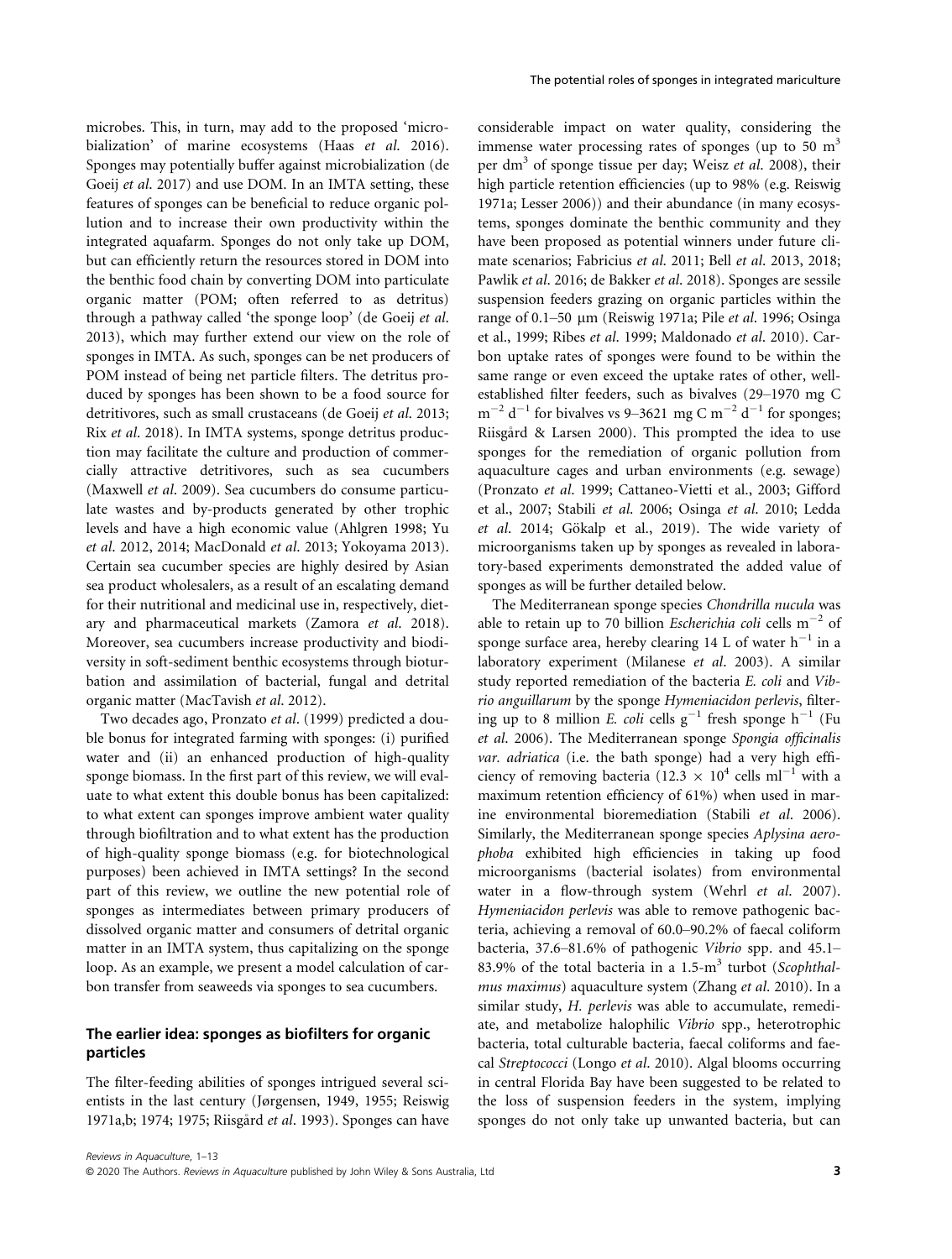also be used as a tool for mitigating (harmful) algal blooms (Peterson et al. 2006; Wall et al. 2012).

Although these studies clearly demonstrate the remediation potential of sponges for (unwanted) bacteria and algae, some considerations must be made. First, the reported removal efficiencies for pathogenic bacteria might be deceptive, as most of these studies were done with nonmarine microbes and pathogens (e.g. E. coli). Second, selective feeding by sponges on nonpathogenic bacteria may lead to sudden proliferation of opportunistic pathogenic microbes, such as V. anguillarum, thus increasing the problem (Maldonado et al. 2010). Third, there is no consensus on the effect of particle concentration on uptake rates by sponges. The grazing rate of the sponge H. perlevis was demonstrated to be dependent on the concentration of the microbes (Fu et al. 2006; Maldonado et al. 2010). In contrast, in several studies, grazing and retention rates by sponges were independent of the concentration of the food source (Reiswig 1971, 1975; Frost 1978, 1980a,b; Wehrl et al. 2007). For larger particles (microalgae), sponge-mediated clearance rates were concentration independent up to a particular threshold concentration, above which clearance rates rapidly decreased (Osinga et al. 2001). To further complicate the issue, it is often hard to compare the different studies on sponge feeding efficiency, due to the multitude of sponge size metrics used in scientific literature, which include wet weight (ww), dry weight (dw), ash-free dry weight (afdw), volume and individual. In conclusion, more studies should be done on the density dependency of grazing by sponges, preferably using standardized size metrics. Such studies should address the following questions: (i) What are the optimal food particle densities for different particle sizes and (ii) is there a threshold in densities above which grazing efficiency is seriously compromised? The large variability in feeding dynamics among sponge species shows that candidate sponges for IMTA should be carefully selected to find the species that aligns best with the characteristics of the targeted organic and microbial pollution. Before applying a certain sponge species as biofilter for organic pollutants, repetitive feeding tests on microbial targets should be conducted and the possibility of selective feeding on nonpathogenic bacteria should be excluded (Maldonado et al. 2010).

Pilot-scale studies conducted in situ have confirmed that sponges can benefit from the increased availability of food in the vicinity of mariculture farms (coculture with seabass: Osinga et al. 2010; Gokalp et al. 2019; coculture with mussels: Page et al. 2011) and in waste-water streams created by urban run-off (Ledda et al. 2014). Dysidea avara explants (i.e. regrown clones cut from parent sponges) cultured under seabass aquaculture cages in Southwest Turkey exhibited 100% survival and doubled in size within four months, whereas explants cultured under pristine

conditions showed lower growth (up to 0–50% per year). Chondrosia reniformis explants cultured on suspended PVC plates in the proximity of fish farm effluent (2.4 times difference in TOC levels between the pristine and reference site) achieved a better annual survival and growth rate (86% and 170%, respectively) than explants grown at a pristine site (39% survival and 79% growth) (Gokalp et al. 2019), thus corroborating the earlier findings on D. avara (Osinga et al. 2010). Mediterranean sponge species Ircinia variabilis and Agelas oroides showed the highest particle retention and clearance rates at a polluted site (waste water and urban run-off) during a study conducted in the Ligurian Sea, which suggests that these conditions are beneficial for sponges (Ledda et al. 2014). There was substantial growth (exceeding 2000% per year) of explants of Mycale hentscheli in the vicinity of mussel farms, but in this case, growth was not augmented when compared to cultures at the natural reference site (Page et al. 2005). This may relate to the nature of mussel cultures, which are considered as a filter-feeding extractive component of organic matter themselves. The examples above demonstrate that culture of sponges in organically polluted areas can enhance the production of valuable sponge biomass. In fact, the primary motivation behind the integrated mariculture trials described above was to produce sponge biomass with high added value, that is D. avara for the production of Avarol (Osinga et al. 2010), M. hentscheli for the production of Peloruside A (Page et al. 2005, 2011) and C. reniformis for the production of collagen (Gokalp et al. 2019, 2020).

In addition to the aforementioned studies on bioremediation, potential caveats in sponge farming procedures need to be addressed as well to fully realize the integration of sponge farming in IMTA systems. Potential caveats include (but are not limited to) effects of seasonality, repeated cloning, fouling and predation. Growth rate and filtration activity can vary among seasons (Gokalp et al. 2019; De Caralt et al. 2008), which may lead to temporal imbalances between the sponges and the other IMTA components. Effects of repeated cloning have hardly been studied. Repeated cloning led to reduced growth in Mycale hentscheli (Page et al. 2011), but the effect was confounded by increased fouling and predation as culture trials proceeded. Predation of cultured sponges sometimes occurs unexpectedly. For example, sea turtles removed the majority of C. reniformis specimen cultured in open boxes in the East Mediterranean (M. Gokalp, personal observations). However, when fully protecting the sponges with mesh, fouling may become an issue of concern. Fouling of culture systems by algae and invertebrates can compromise the functioning of sponges, for example by blocking water current around the sponges, thus impairing the ability of the sponges to take up food.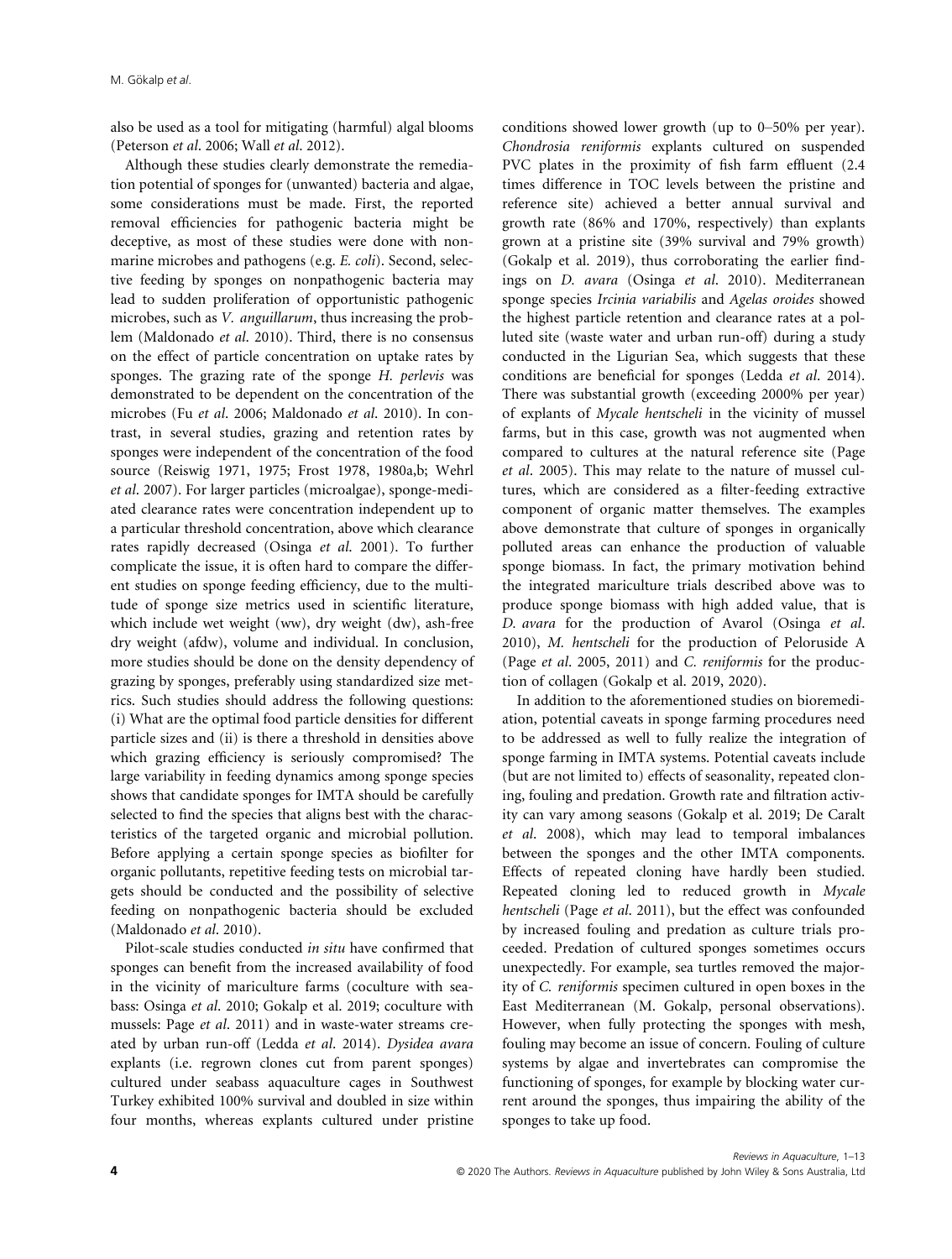In conclusion, two decades after the idea was launched, the proposed double bonus of integrating sponges in maricultures (improved control on organic pollution and enhanced growth of sponges) has been partially confirmed. Enhanced growth of sponges in multitrophic aquaculture settings has been demonstrated. Control on organic pollution has only been confirmed on laboratory-scale and these studies indicated that selective feeding by sponges on nonpathogenic microorganisms is the main risk associated with this idea. To complement these laboratory-scale studies, large-scale studies on the effects of sponge cultures on water quality in in situ settings are needed. Whereas positive effects on ambient water quality have been demonstrated for *in situ* shellfish cultures (Handå *et al*. 2012), examples from large-scale integrated maricultures with sponges are currently not available. An additional issue of concern is the production of nutrients by sponges. Sponges are known to produce inorganic nutrients, such as phosphate and dissolved inorganic nitrogen (DIN; Diaz & Ward 1997; Jiménez & Ribes 2007; Southwell et al. 2008; Bayer et al. 2008). Effects of DIN excretion by sponges on water quality should be included in studies exploring the potential of sponges as extractive components in IMTA.

#### A new idea: the use of sponges to convert DOM into POM

There has been an increased interest in carbon budgets and energetics of marine benthic fauna (Jørgensen 1955, 1976; Reiswig 1971a;b; Ribes et al. 1999; Yahel et al. 2003; de Goeij et al. 2008a). In the past century, particulate organic matter (POM) was considered as the prime food source for sponges and other filter feeders, whereas dissolved organic matter (DOM) was only hypothesized to be a potential source of food for some marine invertebrates (Jørgensen, 1976). The dogma of sponges being particle feeders was challenged by the suggestion that sponges were not able to balance their demand of organic carbon (i.e. their respiratory demand) by the uptake of POM alone and that uptake of dissolved organic carbon (DOC) could balance their respiratory demand (Reiswig 1981). This nutritional role of DOM in benthic communities was proven only when an accurate methodology to analyse DOC at a sufficiently low detection limit ( $\mu$ mol  $L^{-1}$ ) had been established (Sharp 2002). Following this advancement, extensive feeding on bulk DOC – representing> 90% of the daily organic carbon uptake – by the sponge Theonella swinhoei was reported (Yahel et al. 2003). De Goeij and co-workers ignited a renewed attention on DOM studies at ecosystem scale. They found that extensive amounts of DOC were disappearing in coral reef cavities (de Goeij & van Duyl 2007), the largest habitat on coral reef ecosystems, where it was taken up and processed (i.e. respired and assimilated) by encrusting sponges dominating the cavity walls (de Goeij et al. 2008a). Again, DOC represented more than 90% of the daily organic carbon intake, and the uptake rates of DOC by encrusting sponges were found to be in the same order of magnitude as the primary production rates of the entire coral reef ecosystem (de Goeij et al. 2008a, 2013). Later studies found a similar dominance of DOC in the diet of excavating sponges (Mueller et al. 2014) and massive sponges (McMurray et al. 2016; Hoer et al., 2017) (see also review by de Goeij et al. 2017). In addition, the encrusting sponges were found to produce large amounts of particulate organic waste (detritus) by massive shedding of rapidly proliferating filter cells (choanocytes) and other cellular waste and undigested food into the ambient water (de Goeij et al. 2009, 2013, Alexander et al. 2014, Maldonado, 2015, Rix et al. 2016). This finding led to the sponge loop hypothesis (de Goeij et al. 2013): sponges take up the largest pool of organic energy resources produced on the reef (DOM); they transform the majority of DOM into particulate detritus (i.e. POM), which is then consumed by detritivores and thus returned back into the food web. In this way, sponges play a crucial role in benthic ecosystems; the sponge loop may explain how productive ecosystems such as coral reefs can thrive in nutrient-poor waters (de Goeij et al. 2013). The sponge loop pathway has now been established in a Red Sea coral reef ecosystem (Rix et al. 2016, 2018) and even in cold-water deep-sea coral reefs (Rix et al. 2016).

Based on the increasing body of aforementioned scientific literature, it can be concluded that DOM uptake is a widespread phenomenon among sponges and that DOM is the main source  $($  > 50% of their daily intake) of nutrition for many sponge species. Hence, aquaculture systems that produce large amounts of DOM could benefit from sponges to retain a resource that would otherwise be lost. This idea is particularly relevant for aquaculture systems that include seaweed farming. Seaweeds and other algae release a substantial proportion (up to 56%) of their photosynthetically acquired carbon into the environment in the form of DOM (Khailov & Burlakova 1969; Haas et al. 2010b, 2011). This DOM is not only considered as a lost resource, it is also known as a factor that can considerably alter the abundance and composition of microbes of marine ecosystems, such as coral reefs (Haas et al. 2016). Algalderived DOM can promote the occurrence of pathogens that have been associated with coral disease (Smith et al. 2006). Consumption of algae-derived DOM by sponges could therefore be considered as a process that is beneficial for the health of reef ecosystems. In fact, sponges may even have a preference for algal-derived DOM over coral-derived DOM. For example, Red Sea sponges Chondrilla sacciformis, Hemimycale arabica and Mycale fistulifera were found to assimilate algal-derived DOM at significantly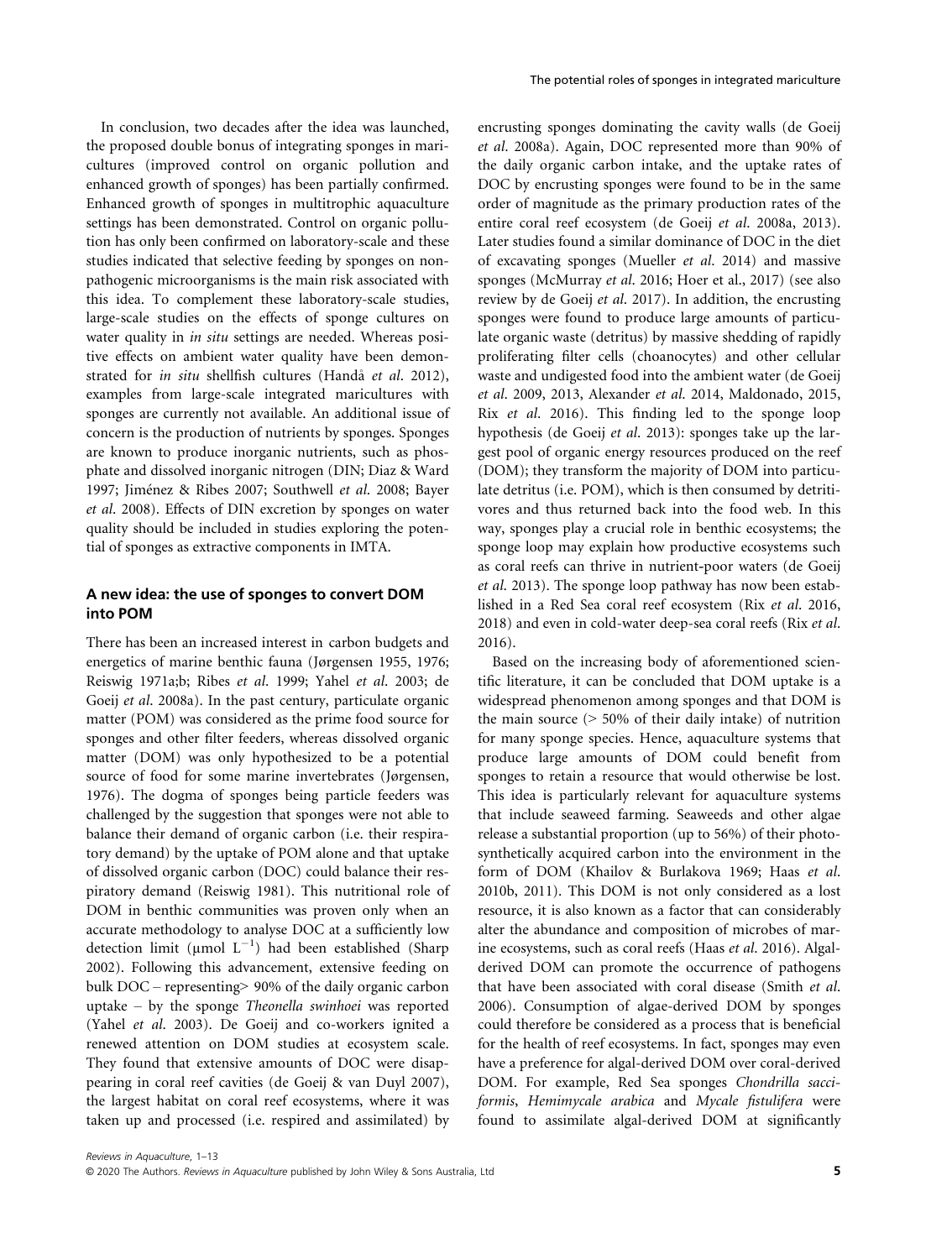higher rates than coral-derived DOM (Rix et al. 2017). Interestingly, from a fisheries perspective, the sponge loop pathway has even been proposed to increase local fish production on coral reefs that undergo a shift from coral to algal biomass dominance (Silveira et al. 2015).

There is an alternative theory that puts the role of DOM consumption by sponges in coral reef ecosystems into a different perspective. This theory states that sponges and macroalgae enforce each other at the expense of space for corals through a positive feedback loop termed the 'vicious circle' (Pawlik et al. 2016): algae promote sponge growth by producing DOM, whereas sponges produce dissolved inorganic nitrogen, which in return fertilizes macroalgae. Effects of such a vicious circle on the environment should be fully understood before implementing integrated seaweed–sponge–fish farms in marine environments.

Also, not all sponges produce detritus in the same quantities as encrusting sponges do (approximately 5–25% of their biomass per day; De Goeij et al. 2013; Alexander et al. 2014; Rix et al. 2016, 2017). Instead of releasing assimilated carbon in the form of detritus, the massive Caribbean sponge species Xestospongia muta uses DOM predominantly for somatic growth, thus retaining most of the assimilated DOM as biomass (McMurray et al. 2018). The sponge loop can be accomplished not only through the conversion of DOM into POM, but also through predation on sponge biomass, for example by spongivorous fish (McMurray et al. 2018). High cell shedding and detritus production may be predominantly associated with encrusting sponges, since these sponges experience high competition for space, which limits their potential to grow (McMurray et al. 2018). Kahn and Leys (2016) tested the sponge loop hypothesis on massive, cold-water deep-sea sponge species and did not observe rapid cell cycling and shedding of sponge cells as detritus, which they explained as the consequence of nutrition limitation in these sponges. However, this study was conducted on small tissue fragments (i.e. not on fully functional sponges) and therefore difficult to compare to in vivo studies. Another study on massive deep-sea sponges did show extensive deposition of POM (Witte, 1997), thus supporting the existence of the sponge loop pathway in deeper waters. Considering that there are currently more than 9,000 sponge species described and many more expected (World Porifera Database; Van Soest et al., 2012), it can be expected that sponges exhibit a wide variety of traits and functions, which should be considered when choosing a candidate species for an IMTA.

In conclusion, conversion of DOM into edible POM occurs in many, but perhaps not all sponge species, at different rates. Selected sponge species may be used in IMTA to create trophic links between seaweeds and detritivores. Such trophic links have been established for (macro)algae, sponges and detritivores, such as polychaetes, hermit crabs and ophiuroids (de Goeij et al. 2013; Rix et al. 2018), but not yet for sea cucumbers (class: Holothuroidea), which represent another good candidate detritivore for IMTA applications. Grazing of Holothurian species on spongederived POM is likely: there are reported observations of sponge-ophiuroid/holothuroid associations, where ophiuroids feed on the detritus of sponges (Hendler 1984; Hammond & Wilkinson 1985; Rix et al. 2018) and there are unpublished observations of Holothurian species that are directly feeding on deposits of sponges in cryptic habitats (M. Gokalp, personal observation). Hence, there is an urgent necessity for research that confirms this trophic link and thus demonstrates that IMTA systems with seaweeds, sponges and sea cucumbers can be established. The IMTA design presented in the next section remains hypothetical until the trophic link between sponges and sea cucumbers has been confirmed. However, it shows a first step in exploring the potential of this type of IMTA.

#### A case study: IMTA with seaweeds, sponges and sea cucumbers

In this section, we provide a theoretical design for a tropical integrated mariculture that combines the seaweed Gracilaria sp., the Caribbean sponge Halisarca caerulea and the Asian sea cucumber Apostichopus japonica. These species were selected based upon availability of relevant data. As such, they serve as model species to calculate carbon fluxes between these potential IMTA components. The genus Gracilaria is of commercial interest as a producer of marine agar (Peng et al. 2009), and this seaweed species has been long studied as extractive component in fish–seaweed IMTAs (Troell et al. 1997; Halling et al. 2005; Hernández et al. 2005; Abreu et al. 2009). Apostichopus japonica is a well-studied, commercially harvested sea cucumber species that has already been tested in IMTA settings (Yokoyama 2013). H. caerulea was chosen as a model sponge, because its potential to convert DOM into POM has been well characterized (de Goeij et al. 2009, 2013; Alexander et al. 2014). Since these individual species occur in distinct geographical areas, we want to stress that this combination of species is purely hypothetical and not intended for implementation in reality.

In the proposed seaweed–sponge–sea cucumber system, the sponges are primarily regarded as an intermediate component, whose role it is to (i) convert organic exudates from seaweed (DOM) into particulate sea cucumber food and to (ii) increase production of the seaweed through sponge inorganic nutrient exudates (e.g. phosphate, ammonium, nitrate). Additionally, as positive side effect, (iii) the sponge is expected to improve the water quality around the IMTA by reducing the microbial load around the farm.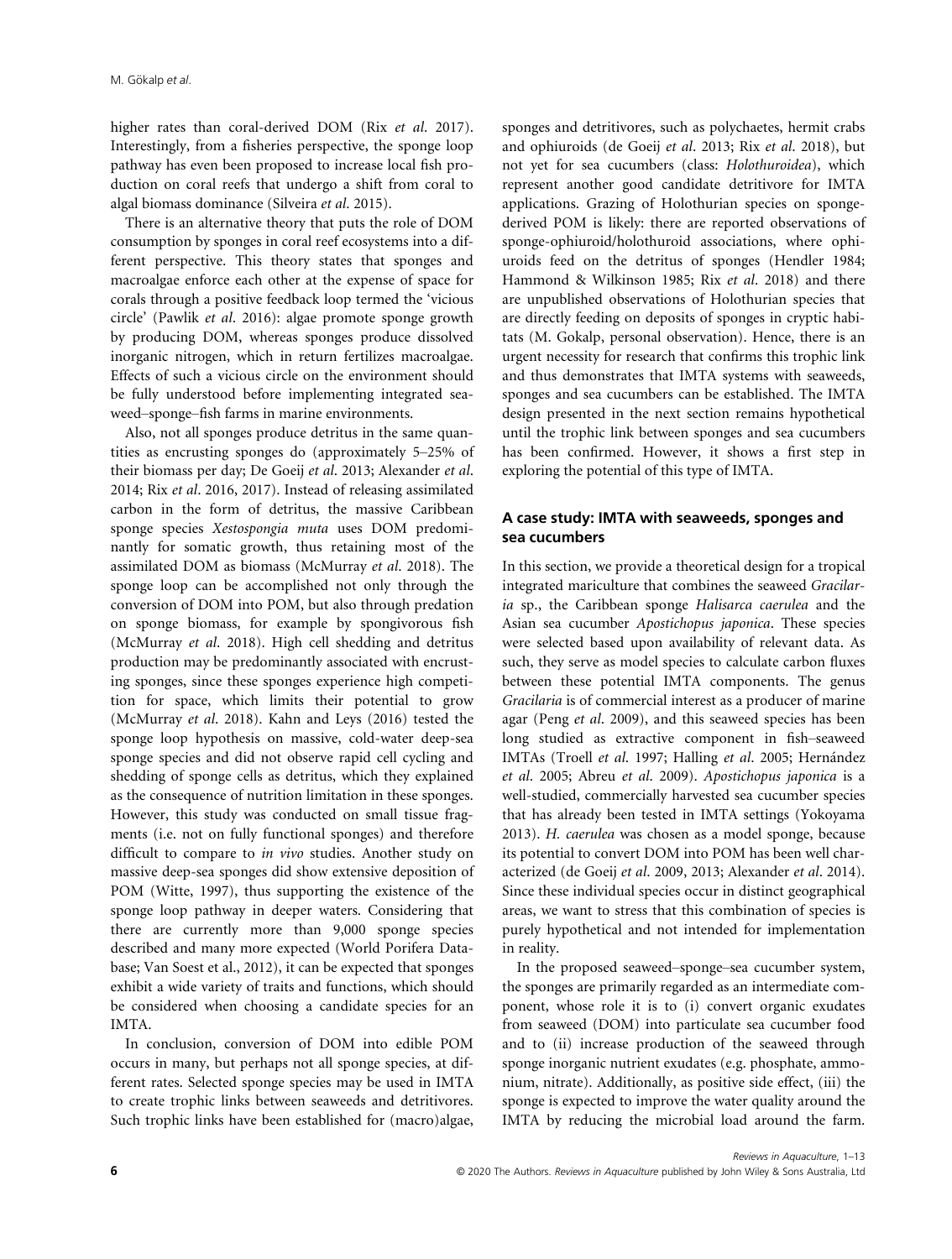Next to their role as trophic intermediates, sponges in IMTA will also convert part of the ingested DOM and particulate food into sponge biomass. This biomass can be harvested for commercial purposes such as sales as natural bath sponges (Duckworth 2009) or production of collagen (Gokalp et al. 2019, 2020). The extracellular matrix of the chosen model sponge species, H. caerulea, is known to contain large amounts of collagen (de Goeij et al. 2009). Collagen is a key component in sponge tissue regeneration that is helping to rapidly cover up an exposed wound (Alexander et al. 2015). Sponge collagen obtained from maricultures can be applied to promote the regeneration of human tissue and can be used as a scaffold for human bone tissue engineering (Silva et al. 2014). Notwithstanding this, the primary aim of this case study is to explore the dimensions of the different IMTA components needed to obtain an effective trophic connection.

The dimensions of the IMTA (Fig. 2) were calculated using literature data on productivity (e.g. growth, DOM production) and conversion factors (e.g. wet weight to dry weight, dry weight to carbon). First, the sponge biomass needed to take up all DOM excreted daily by 1 kg of Gracilaria dry weight (DW) was calculated (see Box 1). Daily excretion of DOM by 1 kg DW of Gracilaria was estimated at 10.8 g organic carbon (g C; Box 1). To take up 10.8 g C within a day, a H. caerulea sponge biomass of 176 g DW would be needed (Box 1). Second, it was assumed that out of the daily DOM excretion of 10.8 g C by Gracilaria, H. caerulea sponges assimilate 61% or 6.6 g C into biomass, the other 39% (4.2 g C) being used for respiration (de Goeij et al. 2008a). Based on a DOM to cellular detritus conversion factor for H. caerulea of 24% (de Goeij et al. 2013), we calculated that an uptake of 10.8 g C by the sponges would result in a release of 2.6 g C of cellular detritus. Hence, an amount of 2.6 g C  $d^{-1}$ would be available for ingestion by sea cucumbers in the form of sponge detritus. According to Gao et al. (2011), 1 kg (WW) of A. japonicus ingests 8.7 g C  $d^{-1}$ . This implies that the available amount of sponge detritus of 2.6 g C would be sufficient to feed 299 g WW or 27 g DW of A. japonicus biomass (assuming a 9% DW: WW ratio; Md et al. 2018). We assume an assimilation efficiency for carbon in A. japonicus of 50%, based on the range reported for a related species (Parastichopus californicus: 40–60%; Paltzat et al. 2008; Hannah et al. 2013), which would result in a daily assimilation in biomass of 1.3 g C, that is a recovery of 12% of the DOM that is excreted daily by the seaweeds in sea cucumber biomass  $(1.3 \text{ g C recovered} / 10.8 \text{ g C produced } * 100\%).$  An additional 4.0 g C (37% of the seaweed-derived DOM) is stored in sponge biomass daily (6.6 g C assimilated - 2.6 g C released as detritus). The total recovery of seaweedderived DOM into (sponge and sea cucumber) biomass

## Box (1): Excretion of DOM by Gracilaria sp. and uptake of DOM by H. caerulea:

Five assumptions were used to calculate the daily excretion of DOM per unit of dry weight (DW) of Gracilaria and to calculate the amount of H. caerulea biomass (DW) needed to take up this amount of DOM:

- (1) Gracilaria primary production is estimated at 36 g C  $kg^{-1}$  DW d<sup>-1</sup>, which is a conservative estimate within the range 2.7–8.5 g C  $\text{kg}^{-1}$  WW  $\text{d}^{-1}$ reported (Orduña-Rojas et al. 2013) and assuming a DW : WW ratio of 10% in Gracilaria spp. (McLachlan & Bird 1986; Leedham et al. 2013).
- (2) Gracilaria excretes 30% of its primary C as DOM. This assumption is based on the median of the range 2.8–56.7% of fixed C as reported for other seaweed species (Khailov and Burlakova, 1969, Brylinsky 1977; Haas et al. 2011), as no data exist for Gracilaria sp.
- (3) When actively pumping, DOC uptake by Halisarca *caerulea* is 180 µg C cm<sup>-3</sup> sponge h<sup>-1</sup>, which is the median of the range of 157–205 µg C cm<sup>-3</sup> h<sup>-1</sup> reported (de Goeij et al. 2008a).
- (4) The volume : DW ratio of Halisarca caerulea is 35 mg DW  $cm^{-3}$  (de Goeij et al. 2008b; de Goeij et al. 2013).
- (5) Halisarca caerulea is conservatively estimated to actively pump during 12 h  $d^{-1}$  (de Goeij et al. 2008a).

Under the aforementioned assumptions, 1000 g DW of Gracilaria would excrete 10.8 g C d<sup>-1</sup> as DOM (30%) of a primary production of 36 g C  $\text{kg}^{-1}$  DW d<sup>-1</sup>). To take up this amount of DOM, 5000  $\text{cm}^3$  H. caerulea tissue would be required (10.8 g C / (0.00018 g C  $cm^{-3}$ sponge  $h^{-1} \times 12$  h)). A volume of 5000 cm<sup>3</sup> H. caerulea tissue is equivalent to 176 g DW of sponge tissue (5000 cm<sup>3</sup>/35 mg DW cm<sup>-3</sup>).

within this IMTA thus adds up to 49% (37% in sponges + 12% in sea cucumbers).

This hypothetical design shows that the standing stock masses of the different culture components are within two orders of magnitude (1000 g of seaweed, 176 g of sponge and 27 g of sea cucumber biomass for a balanced IMTA) and that the gain may be substantial: 49% recovery of a resource that would otherwise have been lost (30% of the primary production of the seaweeds). These outcomes justify further investigations to test this idea. It should be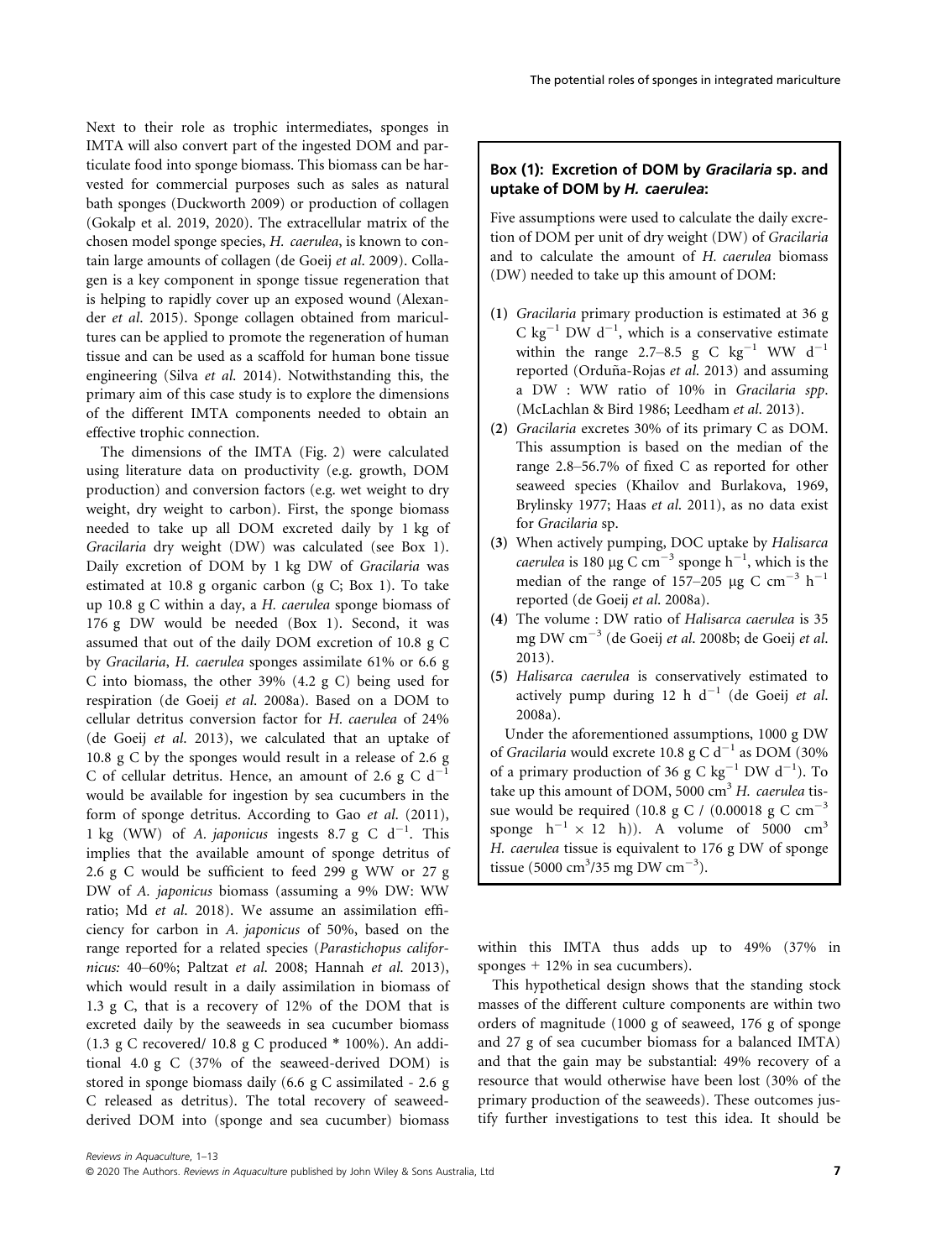

Figure 2 Design of a seaweed–sponge–sea cucumber IMTA. Numbers in black indicate the standing stocks of the three components in g dry weight (DW), numbers in red indicate the daily carbon (C) fluxes between the three components in g C, and blue numbers indicate the daily increase in biomass in g C.

noted, however, that within any IMTA system, the conversion efficiencies of the waste streams depend on the extent to which the produced waste streams can be retained in the system. Hydrodynamics play a crucial role in this respect: a system placed in the open ocean will have a substantially lower conversion efficiency than a fully closed land-based system (Reid et al. 2020).

#### Conclusions

The promises of integrated mariculture with sponges (faster growth of sponges and purified water) have been partially fulfilled. Growth and filtration activity of commercially interesting sponges are enhanced when sponges are cultured in the vicinity of organic waste streams from aquafarms and urban discharges (Osinga et al. 2010; Ledda et al. 2014; Gokalp et al. 2019). However, to demonstrate the effects of sponges on seawater quality in in situ systems, scale-up of integrated sponge farming is needed. Since demonstration scale projects are often expensive and logistically challenging, it is recommended to direct efforts on upscaling of sponge farming within integrated mariculture towards sponge species with an established commercial value, such as bath sponges (Duckworth 2009).

Technology for sponge farming has been established for several species (Duckworth 2009), and some of these techniques have already been applied successfully in IMTA settings (Page et al. 2005; Osinga et al. 2010). Hence, setting up a large-scale integrated farm can be considered as technically feasible for some of the previously studied species. Nevertheless, because culture success can vary highly among locations (Duckworth 2009), scale-up efforts should always be preceded by small-scale optimization studies to reconfirm the methodology for the applied settings. Such optimization studies should include assessments of selective feeding and concentration-dependent feeding by the candidate sponges, as candidate sponges for extractive IMTA applications should have filtration characteristics that optimally suit their proposed role in the IMTA system.

Apart from tailored optimization of sponge culture procedures, there are many additional factors to consider before starting an integrated algae–sponge–sea cucumber IMTA system (see reviews by Duckworth 2009 for sponges; Chopin et al. 2012 for IMTA; Zamora et al., 2018 for sea cucumbers). Selected sites should have salinity, light and current regimes that are suitable for all IMTA components, and availability of nutrients should be sufficient for each of the components all year around. Safety and suitability of the culture materials and attachment methods must be evaluated with respect to storms, fishing activities, marine traffic, biofouling and predation. The risk for (density-dependent) diseases must be assessed for each of the individual components, and all aspects mentioned must be included in a final estimation of the operational costs.

The ability of sponges to feed on DOM and to convert DOM into POM gives them an added value for use in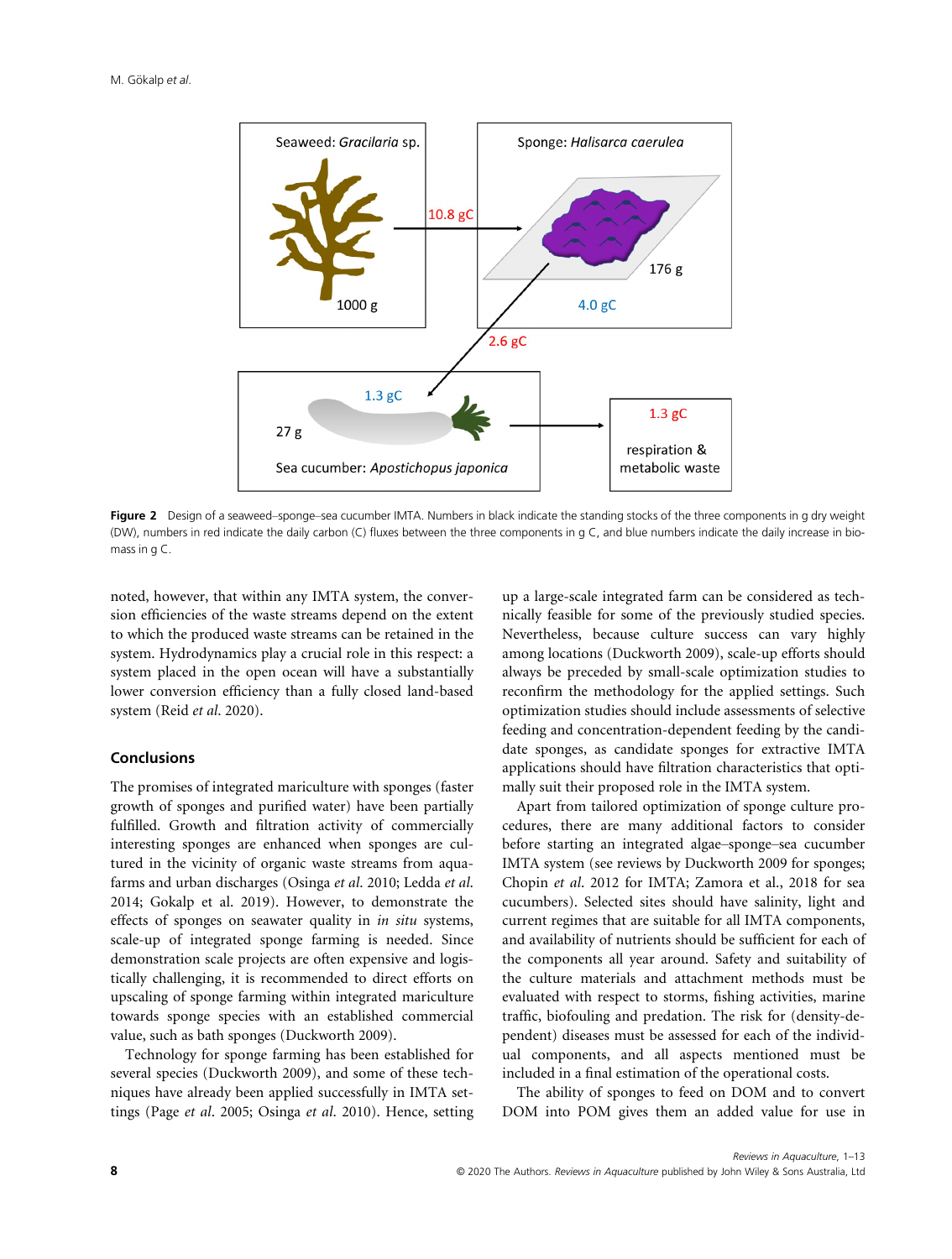IMTA, fulfilling complementary functions to other filter feeders commonly applied in IMTA such as shellfish. The sponges can remove both potentially harmful particles (e.g. bacteria, viruses, faecal pellets) and dissolved organic wastes and convert these into food for deposit feeding animals, including commercially interesting species such as sea cucumbers. An IMTA consisting of seaweeds, sponges and sea cucumbers seems a realistic scenario. To test this idea, the trophic link between sponges and sea cucumbers needs to be confirmed: Do sea cucumbers eat sponge-derived detritus? Once established, the proposed seaweed–sponge– sea cucumber IMTA system can provide valuable plant and animal biomass based solely upon the input of sunlight and a natural supply of inorganic nutrients.

#### Acknowledgments

This research was executed within the Connected Circularity programme, financed by strategic funding of Wageningen University & Research and the knowledge base of the Ministry of Agriculture, Nature and Food Quality (KB40), and was part of the ERA-NET project Biogenink (project 4195), funded by the European Commission in conjunction with the Dutch Science Foundation NWO.

#### References

- Abreu M, Varela D, Henriquez L, Villarroel A, Yarish C, Sousa Pinto I et al. (2009) Traditional vs. integrated aquaculture of Gracilaria chilensis C.J. Bird, Mclachlan et E.C. Oliveira: productivity and physiological performance. Aquaculture 293: 211–220.
- Ahlgren MO (1998) Consumption and assimilation of salmon net pen fouling debris by the red sea cucumber Parastichopus californicus: implications for polyculture. Journal of the World Aquaculture Society 29: 133–139.
- Alexander BE, Liebrand K, Osinga R, van der Geest HG, Admiraal W, Cleutjens JPM et al. (2014) Cell turnover and detritus production in marine sponges from tropical and temperate benthic ecosystems. PLoS One 9: e109486.
- Alexander BE, Achlatis M, Osinga R, Geest HG, Cleutjens JPM, Schutte B et al. (2015) Cell kinetics during regeneration in the sponge Halisarca caerulea: How local is the response to tissue damage? PeerJ. 3: e820.
- Bayer K, Schmitt S, Hentschel U (2008) Physiology, phylogeny and in situ evidence for bacterial and archaeal nitrifiers in the marine sponge Aplysina aerophoba. Environmental Microbiology 10: 2942–2955.
- Bell JJ, Davy SK, Jones T, Taylor MW, Webster NS (2013) Could some coral reefs become sponge reefs as our climate changes? Global Change Biology 19: 2613–2624.
- Bell J, Bennett H, Rovellini A, Webster N (2018) Sponges to be winners under near-future climate scenarios. BioScience 68: 955–968.
- Benner R (2002) Chemical composition and reactivity. In: Hansell D, Carlson C (eds) Biogeochemistry of marine dissolved organic matter, pp. 59–90. Academic Press, San Diego, CA.
- Brylinsky M (1977) Release of dissolved organic matter by some marine macrophytes. Marine Biology 39: 213–220.
- Buck BH, Troell MF, Krause G, Angel DL, Grote B, Chopin T. (2018) State of the art and challenges for offshore integrated multi-trophic aquaculture (IMTA). Frontiers in Marine Science 5: 165.
- Buschmann A, Troell M, Kautsky N (2001) Integrated algal farming: a review. Cahiers de Biologie Marine 42: 83–90.
- Cabello F, Godfrey H, Tomova A, Ivanova L, Dölz H, Millanao A et al. (2013) Antimicrobial use in aquaculture re-examined: Its relevance to antimicrobial resistance and to animal and human health. Environmental Microbiology. 15: 1917–1942.
- Cattaneo-Vietti R, Benatti U, Cerrano C, Giovine M, Tazioli S, Bavestrello G (2003) A marine biological underwater depuration system (MUDS) to process waste waters. Biomolecular Engineering 20: 291–298.
- Cebrian E, Uriz MJ, Turon X (2007) Sponges as biomonitors of heavy metals in spatial and temporal surveys in northwestern Mediterranean: multispecies comparison. Environmental Toxicology and Chemistry 26: 2430–2439.
- Chopin T (2013) Integrated multi-trophic aquaculture–ancient, adaptable concept focuses on ecological integration. Global Aquaculture Advocate 16: 16–19.
- Chopin T, Cooper JA, Reid G, Cross S, Moore C (2012) Openwater integrated multi-trophic aquaculture: environmental biomitigation and economic diversification of fed aquaculture by extractive aquaculture. Reviews in Aquaculture 4: 209–220.
- Chopin T, Buschmann AH, Halling C, Troell M, Kautsky N, Neori A et al. (2001) Integrating seaweeds into marine aquaculture systems: a key toward sustainability. Journal of Phycology 37: 975–986.
- de Bakker DM, Webb AE, van den Bogaart LA, van Heuven SMAC, Meesters EH et al. (2018) Quantification of chemical and mechanical bioerosion rates of six Caribbean excavating sponge species found on the coral reefs of Curaçao. PLoS One 13(5): e0197824.
- de Caralt S, Uriz MJ, Wijffels RH (2008) Grazing, differential size-class dynamics and survival of the Mediterranean sponge Corticium candelabrum. Marine Ecology Progress Series 360: 97–106.
- de Goeij JM, van Duyl FC (2007) Coral cavities are sinks of dissolved organic carbon (DOC). Limnology Oceanography 52: 2608–2617.
- de Goeij JM, van den Berg H, Van Oostveen M, Epping E, van Duyl FC (2008a) Major bulk dissolved organic carbon (DOC) removal by encrusting coral reef cavity sponges. Marine Ecology Progress Series 357: 139–151.
- de Goeij JM, Moodley L, Houtekamer M, Carballeira NM, van Duyl FC (2008b) Tracing 13C-enriched dissolved and particulate organic carbon in the bacteria-containing coral reef sponge Halisarca caerulea: evidence for DOM-feeding. Limnology and Oceanography 53: 1376–1386.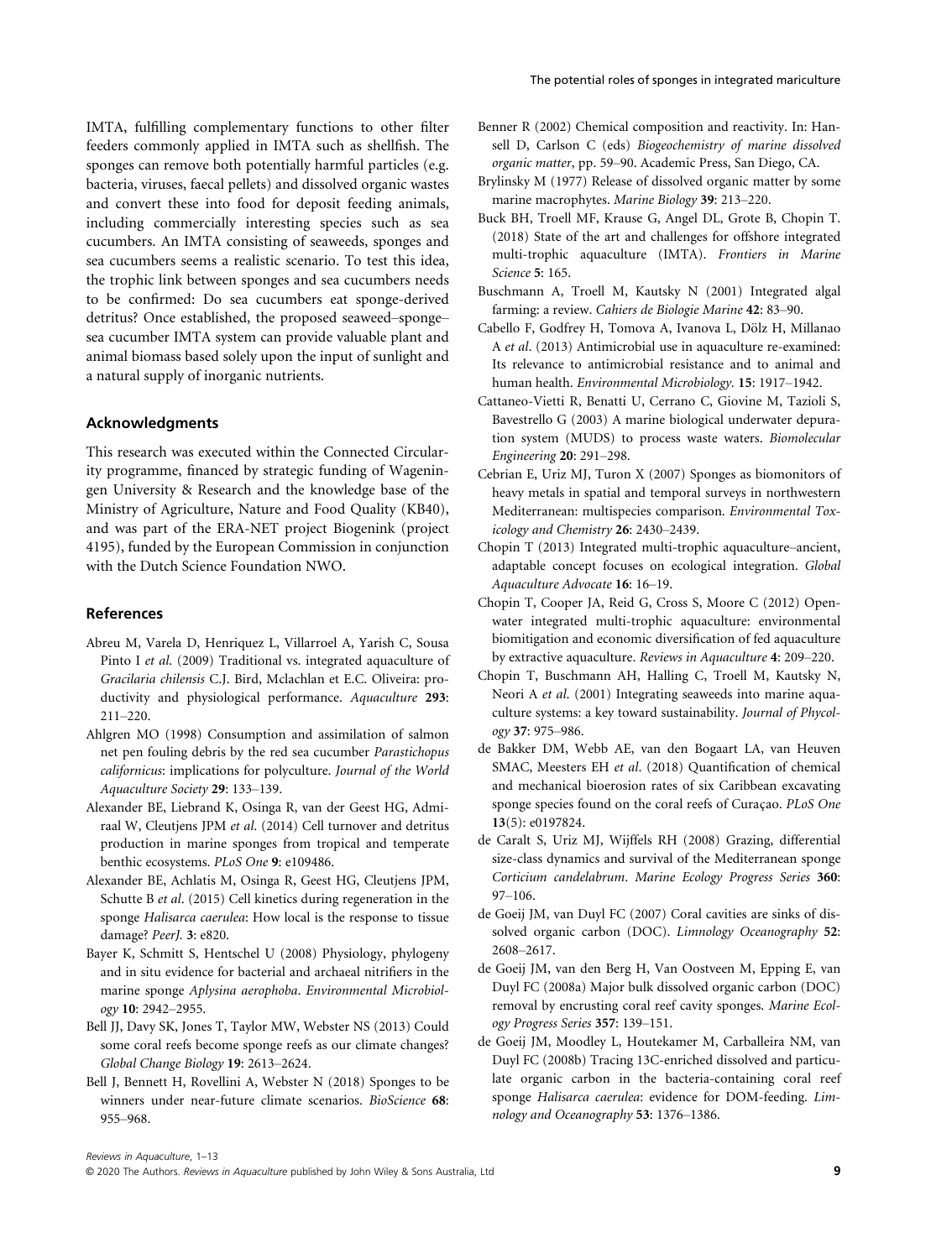- de Goeij JM, de Kluijver A, van Duyl FC, Vacelet J, Wijffels RH, de Goeij AFPM et al. (2009) Cell kinetics of the marine sponge Halisarca caerulea reveal rapid cell turnover and shedding. Journal of Experimental Biology 212: 3892–3900.
- de Goeij JM, van Oevelen D, Vermeij MJA, Osinga R, Middelburg JJ, de Goeij AFPM et al. (2013) Surviving in a marine desert: The sponge loop retains resources within coral reefs. Science 342: 108–110.
- de Goeij JM, Lesser MP, Pawlik JR (2017) Nutrient fluxes and ecological functions of coral reef sponges in a changing ocean. In: Carballo JL, Bell JJ (eds) Climate change, ocean acidification and sponges, pp. 373–410. Springer Int, Cham, Switzerland.
- Diaz MC, Ward BB (1997) Sponge-mediated nitrification in tropical benthic communities. Marine Ecology Progress Series 156: 97–109.
- Duckworth A (2009) Farming sponges to supply bioactive metabolites and bath sponges: a review. Marine Biotechnology  $11:669-679$
- Food & Agriculture Organisation (2014) The state of World Fisheries and Aquaculture. Food & Agriculture Organisation of the UN.
- FAO (2018) The state of World Fisheries and Aquaculture. Food & Agriculture Organisation of the UN.
- Frost TM (1978) In situ measurements of clearance rates for the freshwater sponge Spongilla lacustris. Limnology and Oceanography 23: 1034–1110.
- Frost TM (1980a) Clearance rate determinations for the freshwater sponge Spongilla lacustris: effects of temperature, particle type and concentration, and sponge size. Archiv fur Hydrobiologie 90: 330–356.
- Frost TM (1980b) Selection in sponge feeding processes. In: Smith DC, Tiffon Y (eds) Nutrition in the Lower Metazoa, p. 3. Pergamon Press, New York.
- Fabricius K, Langdon C, Uthicke S (2011) Losers and winners in coral reefs acclimatized to elevated carbon dioxide concentrations. Nature Climate Change 1: 165–169.
- Fassini D, Duarte ARC, Reis RL, Silva TH (2017) Bioinspiring Chondrosia reniformis (Nardo, 1847) collagen-based hydrogel: a new extraction method to obtain a sticky and self-healing collagenous material. Marine Drugs 15: 380.
- Fu W, Sun L, Zhang X, Zhang W (2006) Potential of the marine sponge Hymeniacidon perleve as a bioremediator of pathogenic bacteria in integrated aquaculture ecosystems. Biotechnology and Bioengineering 93: 1112–1122.
- Gao Q-F, Wang Y, Dong S, Sun Z, Wang F (2011) Absorption of different food sources by sea cucumber Apostichopus japonicus (Selenka) (Echinodermata: Holothuroidea): evidence from carbon stable isotope. Aquaculture 319: 272–276.
- Gifford S, Dunstan RH, O'Connor W, Koller CE, MacFarlane GR (2007) Aquatic zooremediation: deploying animals to remediate contaminated aquatic environments. Trends in Biotechnology 25: 60–65.
- Gökalp M, Wijgerde T, Sara A, de Goeij JM, Osinga R (2019) Development of an Integrated Mariculture for the Collagen-Rich Sponge Chondrosia reniformis. Marine Drugs 17: 29–43.
- Gökalp M, Kooistra T, Rocha MS, Silva TH, Osinga R, Murk AJ et al. (2020) The effect of depth on the morphology, bacterial clearance, and respiration of the mediterranean sponge Chondrosia reniformis (Nardo, 1847). Marine Drugs 18: 358.
- Handå A, Min H, Wang X, Broch O, Reitan K, Reinertsen H et al. (2012) Incorporation of fish feed and growth of blue mussels (Mytilus edulis) in close proximity to salmon (Salmo salar) aquaculture: Implications for integrated multi-trophic aquaculture in Norwegian coastal waters. Aquaculture 356– 357: 328–341.
- Haas AF, Naumann MS, Struck U, Mayr C, el-Zibdah M, Wild C (2010b) Organic matter release by coral reef associated benthic algae in the Northern Red Sea. Journal of Experimental Marine Biology and Ecology 389: 53–60.
- Haas AF, Nelson CE, Wegley Kelly L, Carlson CA, Rohwer F, Leichter JJ et al. (2011) Effects of coral reef benthic primary producers on dissolved organic carbon and microbial activity. PLoS One 6: e27973.
- Haas A, Fairoz M, Kelly L (2016) Global microbialization of coral reefs. Nature Microbiology 1: 16042.
- Hadas E, Marie D, Shpigel M, Ilan M (2006) Virus predation by sponges is a new nutrient-flow pathway in coral reef food webs. Limnology and Oceanography 51: 1548–1550.
- Hammond LS, Wilkinson C (1985) Exploitation of sponge exudates by coral reef holothuroids. Journal of Experimental Marine Biology and Ecology 94: 1–9.
- Halling C, Aroca G, Cifuentes M (2005) Comparison of spore inoculated and vegetative propagated cultivation methods of Gracilaria chilensis in an integrated seaweed and fish cage culture. Aquaculture International 13: 409–422.
- Hannah L, Pearce CM, Cross SF (2013) Growth and survival of California sea cucumbers (Parastichopus californicus) cultivated with sablefish (Anoplopoma fimbria) at an integrated multi-trophic aquaculture site. Aquaculture 406–407: 34–42.
- Hansen IV, Weeks JM, Depledge MH (1995) Accumulation of copper, zinc, cadmium and chromium by the marine sponge Halichondria panicea Pallas and the implications for biomonitoring. Marine Pollution Bulletin 31: 133–138.
- Hendler G (1984) The association of Ophiothrix lineata and Callyspongia vaginalis: a brittlestar-sponge cleaning symbiosis? Marine Ecology 5: 9–27.
- Hernández I, Fernández-Engo MA, Pérez-Lloréns JL (2005) Integrated outdoor culture of two estuarine macroalgae as biofilters for dissolved nutrients from Sparus auratus waste waters. Journal of Applied Phycology 17: 557–567.
- Hoer D, Gibson P, Tommerdahl J, Lindquist N, Martens C (2017) Consumption of dissolved organic carbon by Caribbean reef sponges. Limnology and Oceanography 63: 337-351.
- Jimenez E, Ribes M (2007) Sponges as a source of dissolved inorganic nitrogen: nitrification mediated by temperate sponges. Limnology and Oceanography 52: 948–958.
- Jørgensen CB (1949) Feeding rates of sponges, lamellibranchs and ascidians. Nature 163: 912.
- Jørgensen CB (1955) Quantitative aspects of filter feeding in invertebrates. Biological Reviews 30: 391–454.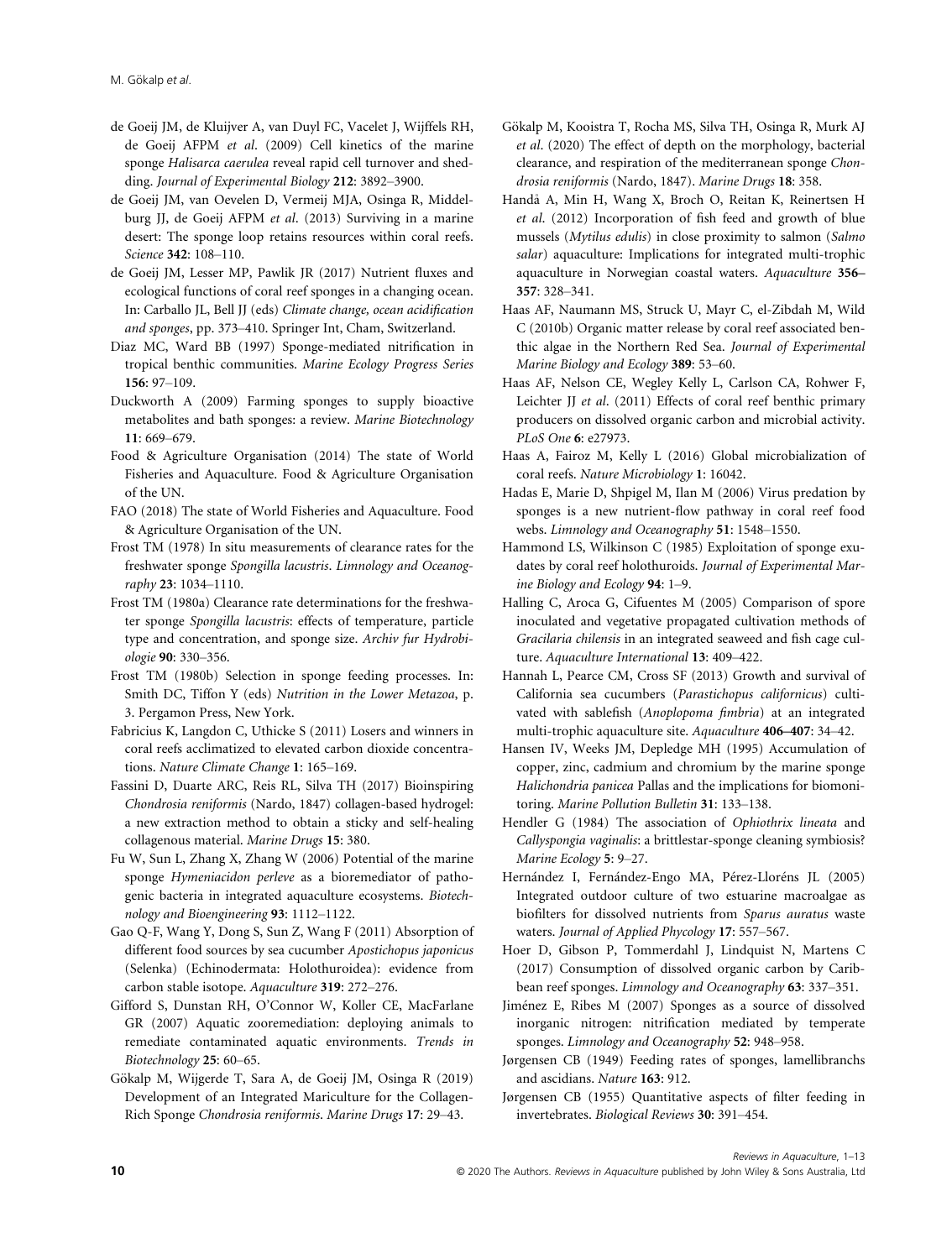- Jørgensen CB (1976) August Pütter, August Krogh and modern ideas on the use of dissolved organic matter in aquatic environments. Biological Reviews 51: 291–328.
- Kahn AS, Leys SP (2016) The role of cell replacement in benthic–pelagic coupling by suspension feeders. Royal Society Open Science 3: 160484.
- Khailov KM, Burlakova ZP (1969) Release of dissolved organic matter by marine seaweeds and distribution of their total organic production to inshore communities. Limnology and Oceanography 14: 521–527.
- Ledda FD, Pronzato R, Manconi R (2014) Mariculture for bacterial and organic waste removal: a field study of sponge filtering activity in experimental farming. Aquaculture Research 45: 1389–1401.
- Leedham EC, Hughes C, Keng FSL, Phang S-M, Malin G, Sturges WT (2013) Emission of atmospherically significant halocarbons by naturally occurring and farmed tropical macroalgae. Biogeosciences 10: 3615–3633.
- Lesser M (2006) Benthic–pelagic coupling on coral reefs: Feeding and growth of Caribbean sponges. Journal of Experimental Marine Biology and Ecology 328: 277–288.
- Longo C, Cardone F, Corriero G (2010) The co-occurrence of the demosponge Hymeniacidon perlevis and the edible mussel Mytilus galloprovincialis as a new tool for bacterial load mitigation in aquaculture. Environmental Science and Pollution Research 23: 3736–3746.
- MacDonald CL, Stead SM, Slater MJ (2013) Consumption and remediation of European Seabass (Dicentrarchus labrax) waste by the sea cucumber Holothuria forskali. Aquaculture International 21: 1279–1290.
- MacTavish T, Stenton-Dozey J, Vopel K, Savage C (2012) Deposit-feeding sea cucumbers enhance mineralization and nutrient cycling in organically-enriched coastal sediments. PLoS One 7: e50031.
- Maldonado M, Zhang XC, Cao XP, Xue LY, Cao H, Zhang W (2010) Selective feeding by sponges on pathogenic microbes: a reassessment of potential for abatement of microbial pollution. Marine Ecology Progress Series 403: 75–89.
- Maldonado M (2015) Sponge waste that fuels marine oligotrophic food webs: a re-assessment of its origin and nature. Marine Ecology 37: 477–491.
- Mclachlan J, Bird CJ (1986) Gracilaria (Gigartinales, Rhodophyta) and productivity. Aquatic Botany 26: 27–49.
- McMurray SE, Subler AD, Erwin PM, Finelli CM, Pawlik JR (2018) A test of the sponge-loop hypothesis for emergent Caribbean reef sponges. Marine Ecology Progress Series 588: 1–14.
- McMurray SE, Johnson ZI, Hunt DE, Pawlik JR, Finelli CM (2016) Selective feeding by the giant barrel sponges enhances foraging efficiency. Limnology and Oceanography 61: 1271– 1286.
- Md A, Jin F, Jeong U, Choi JK, Lee D, Yu HS et al. (2018) Effects of Nannochloropsis concentration in diet on growth, survival and anti-inflammatory cytokine (Interleukin-10) production of the sea cucumber Apostichopus japonicas. Turkish Journal of Fisheries and Aquatic Sciences 18: 567–575.
- Maxwell KH, Gardner JPA, Heath PL (2009) The effect of diet on the energy budget of the brown sea cucumber, Stichopus mollis (Hutton). Journal of the World Aquaculture Society 40: 157–170.
- Milanese M, Chelossi E, Manconi R, Sara A, Sidri M, Pronzato R (2003) The marine sponge Chondrilla nucula Schmidt, 1862 as an elective candidate for bioremediation in integrated aquaculture. Biomolecular Engineering 20: 363–368.
- Moore HF (1910) A practical method of sponge culture. Bulletin of the Bureau of Fisheries 28: 545–585.
- Mueller B, de Goeij JM, Vermeij MJA, Mulders Y, van der Ent E, Ribes M et al. (2014) Natural diet of coral-excavating sponges consists mainly of dissolved organic carbon (DOC). PLoS One 9: e90152.
- Müller WEG, Wimmer W, Schatton W, Böhm M, Batel R, Filic Z (1999) Initiation of an aquaculture of sponges for the sustainable production of bioactive metabolites in open systems: example, Geodia cydonium. Marine Biotechnology 1: 569–579.
- Müller WEG, Wang X, Burghard Z, Bill J, Krasko A, Boreiko A et al. (2009) Bio-sintering processes in hexactinellid sponges: fusion of bio-silica in giant basal spicules from Monorhaphis chuni. Journal of Structural Biology 168: 548–561.
- Naylor R, Goldburg R, Primavera J (2000) Effect of aquaculture on world fish supplies. Nature 405: 1017–1024.
- Neori A, Chopin T, Troell M, Buschmann A, Kraemer GP, Halling C et al. (2004) Integrated aquaculture: rationale, evolution and state of the art emphasizing seaweed biofiltration in modern mariculture. Aquaculture 231: 361–391.
- Olesen TME, Weeks JM (1994) Accumulation of Cd by the marine sponge Halichondria panicea Pallas: effects upon filtration rate and its relevance for biomonitoring. Bulletin of Environmental Contamination and Toxicology 52: 722–728.
- Orduña-Rojas J, García-Rodríguez LD, López-Meyer M, Riosmena-Rodríguez R (2013) Photosynthetic and respiratory responses of Gracilaria parvispora from the southeastern Gulf of California. Journal of Applied Phycology 25: 1855–1861.
- Osinga R, Tramper J, Wijffels R (1999) Cultivation of marine sponges. Marine Biotechnology 1: 509–532.
- Osinga R, Sidri M, Cerig E, Gokalp SZ, Gokalp M (2010) Sponge aquaculture trials in the East-Mediterranean Sea: new approaches to earlier ideas. Open Marine Biology Journal 4: 74–81.
- Osinga R, Kleijn R, Groenendijk E, Niesink P, Tramper J, Wijffels RH (2001) Development of in vivo sponge cultures: particle feeding by the tropical sponge Pseudosuberites aff. andrewsi. Marine Biotechnology 3: 544–554.
- Page MJ, Handley SJ, Northcote PT, Cairney D, Willan RC (2011) Successes and pitfalls of the aquaculture of the sponge Mycale hentscheli. Aquaculture 312: 52–61.
- Page MJ, Northcote PT, Webb VL, Mackey S, Handley SJ (2005) Aquaculture trials for the production of biologically active metabolites in the New Zealand sponge Mycale hentscheli (Demospongiae: Poecilosclerida). Aquaculture 250: 256–269.
- Paltzat DL, Pearce CM, Barnes PA, McKinley RS (2008) Growth and production of California sea cucumbers (Parastichopus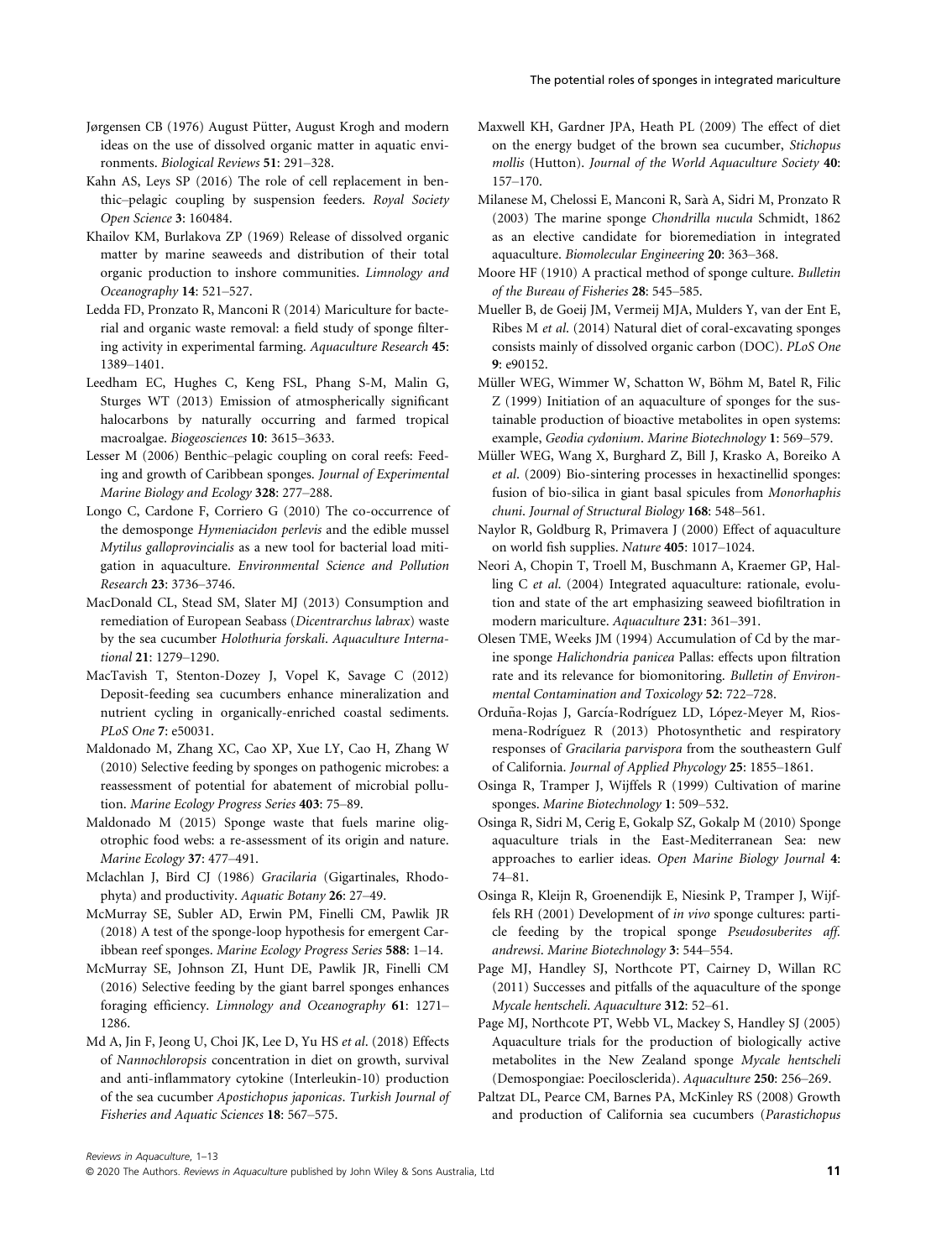californicus Stimpson) co-cultured with suspended Pacific oysters (Crassostrea gigas Thunberg). Aquaculture 275: 124– 137.

- Patel B, Balani MC, Patel S (1985) Sponge 'sentinel' of heavy metals. Science of the Total Environment 41: 143–152.
- Pawlik JR, Burkepile DE, Thurber RV (2016) A vicious circle? Altered carbon and nutrient cycling may explain the low resilience of Caribbean coral reefs. BioScience 66: 470–476.
- Peng C, Hong-BO S, Di X, Song Q (2009) Progress in Gracilaria biology and developmental utilization: main issues and prospective. Reviews in Fisheries Science 17: 494–504.
- Perez T, Sarrazin L, Rebouillon P, Vacelet J (2002) First evidence of surfactant biodegradation by marine sponges (Porifera): an experimental study with a linear alkylbenzenesulfonate. Hydrobiologia 289: 225–233.
- Pérez T, Wafo E, Fourt M, Vacelet J (2003) Marine sponges as biomonitor of polychlorobiphenyl contamination: concentration and fate of 24 congeners. Environmental Science and Technology 37: 2152–2158.
- Perez T, Longet D, Schembri T, Rebouillon P, Vacelet J (2005) Effects of 12 years' operation of a sewage treatment plant on trace metal occurrence within a Mediterranean commercial sponge (Spongia officinalis, Demospongiae). Marine Pollution Bulletin 50: 301–309.
- Peterson B, Chester C, Jochem F, Fourqurean J (2006) Potential role of sponge communities in controlling phytoplankton blooms in Florida Bay. Marine Ecology Progress Series 328: 93– 103.
- Pile AJ, Patterson MR, Witman JD (1996) In situ grazing on plankton c10 pm by the boreal sponge Mycale lingua. Marine Ecology Progress Series 141: 95–102.
- Philp RB (1999) Cadmium content of the marine sponge Microciona prolifera, other sponges, water and sediment from the eastern Florida panhandle: possible effects on Microciona cell aggregation and potential roles of low pH and low salinity. Comparative Biochemistry and Physiology Part C: Pharmacology, Toxicology and Endocrinology 124: 41–49.
- Pomponi SA (1999) The bioprocess–Technological potential of the sea. Journal of Biotechnology 70: 5–13.
- Pomponi SA (2001) The oceans and human health: the discovery and development of marine-derived drugs. Oceanography 14: 28–42.
- Pronzato R, Cerrano C, Cubeddu T (1998) Sustainable development in coastal areas: Role of sponge farming in integrated aquaculture. In: Grizel H., Kesmont P. (Eds) Aquaculture and Water: Fish Culture, Shellfish Culture and Water Usage; Special Publication No. 26, pp. 231–232. European Aquaculture Society, Bordeaux, France.
- Pronzato R, Bavestrello G, Cerrano C, Magnino G, Manconi R, Pantelis J et al. (1999) Sponge farming in the Mediterranean Sea: new perspectives. Memoirs of the Queensland Museum 44: 485–491.
- Reid GK, Lefebvre S, Filgueira R, Robinson SMC, Broch OJ, Dumas A et al. (2020) Performance measures and models for

open-water integrated multi-trophic aquaculture. Reviews in Aquaculture 12: 47–75.

- Ribes M, Coma R, Gili JM (1999) Natural diet and grazing rate of the temperate sponge Dysidea avara (Demospongiae, Dendroceratida) throughout an annual cycle. Marine Ecology Progress Series 176: 179–190.
- Reiswig HM (1971a) Particle feeding in natural populations of three marine Demosponges. Biological Bulletin 141: 568– 591.
- Reiswig HM (1971b) In-situ pumping activities of tropical Demospongiae. Marine Biology 9: 38–50.
- Reiswig HM (1974) Water transport, respiration and energetics of three tropical marine sponges. Journal of Experimental Marine Biology and Ecology 14: 231–249.
- Reiswig HM (1975) The aquiferous systems of three marine demospongiae. Journal of Morphology 145: 493–502.
- Reiswig HM (1981) Partial carbon and energy budgets of the Bacteriosponge Verongia fistularis (Porifera: Demospongiae) in Barbados. Marine Ecology 2: 273–293.
- Riisgård HU, Thomassen S, Jakobsen H, Weeks JM, Larsen PS (1993) Suspension feeding in marine sponges Halichondria panicea and Haliclona urceolus: effects of temperature on filtration rate and energy cost of pumping. Marine Ecology Progress Series 96: 177–188.
- Riisgård HU, Larsen PS (2000) Comparative ecophysiology of active zoobenthic filter feeding, essence of current knowledge. Journal of Sea Research 44: 169–193.
- Rix L, de Goeij JM, Van Oevelen D, Struck U, Al-Horani FA, Wild C et al. (2018) Reef sponges facilitate the transfer of coral-derived organic matter to their associated fauna via the sponge loop. Marine Ecology Progress Series 589: 85–96.
- Rix L, de Goeij JM, van Oevelen D, Struck U, Al-Horani FA, Wild C et al. (2017) Differential recycling of coral and algal dissolved organic matter via the sponge loop. Functional Ecology 31: 778–789.
- Rix L, de Goeij JM, Mueller CE, Struck U, Middelburg JJ, van Duyl FC et al. (2016) Coral mucus fuels the sponge loop in warm- and coldwater coral reef ecosystems. Scientific Reports 6: 18715.
- Schippers K, Sipkema D, Osinga R, Smidt H, Pomponi S, Martens D et al. (2012) Cultivation of sponges, sponge cells and symbionts. Advances in Marine Biology 62: 273–337.
- Schröder HC, Brandt D, Schloßmacher U, Wang X, Tahir M, Tremel W et al. (2007) Enzymatic production of biosilica glass using enzymes from sponges: Basic aspects and application in nanobiotechnology (material sciences and medicine). Naturwissenschaften 94: 339–359.
- Sharp JH (2002) Analytical methods for dissolved organic carbon, nitrogen, and phosphorus. In: Hansell DA, Carlson CA (eds) Biogeochemistry of Marine Dissolved Organic Matter Academic Press, pp. 35–58. Orlando, FL.
- Silva TH, Moreira-Silva J, Marques AL, Domingues A, Bayon Y, Reis RL (2014) Marine origin collagens and its potential applications. Marine Drugs 12: 5881–5901.